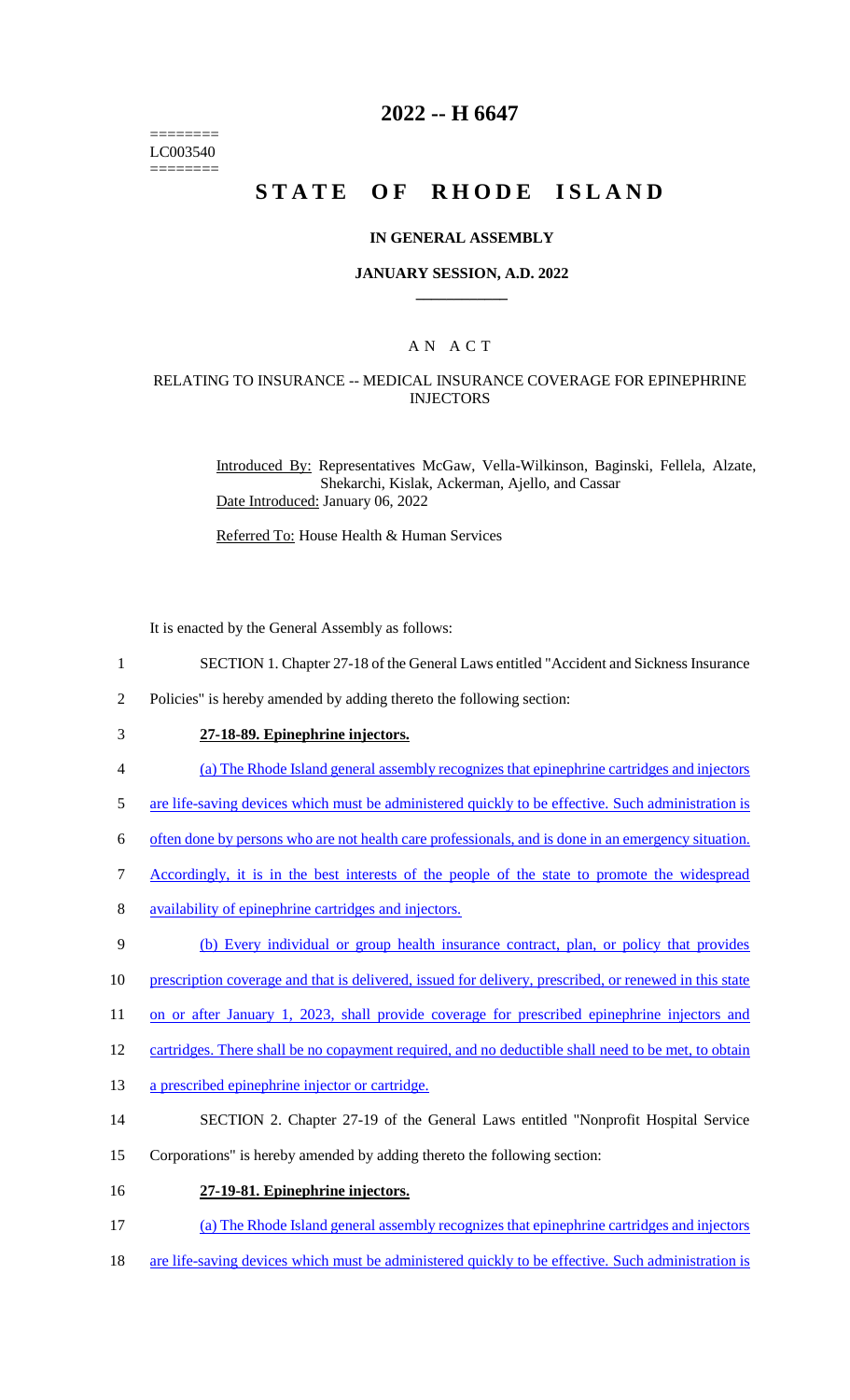- 1 often done by persons who are not health care professionals, and is done in an emergency situation.
- 2 Accordingly, it is in the best interests of the people of the state to promote the widespread
- availability of epinephrine cartridges and injectors.
- (b) Every individual or group health insurance contract, plan, or policy that provides
- 5 prescription coverage and that is delivered, issued for delivery, prescribed, or renewed in this state
- on or after January 1, 2023, shall provide coverage for prescribed epinephrine injectors and
- 7 cartridges. There shall be no copayment required, and no deductible shall need to be met, to obtain
- a prescribed epinephrine injector or cartridge.
- SECTION 3. Chapter 27-20 of the General Laws entitled "Nonprofit Medical Service
- Corporations" is hereby amended by adding thereto the following section:
- **27-20-77. Epinephrine injectors.**
- (a) The Rhode Island general assembly recognizes that epinephrine cartridges and injectors
- 13 are life-saving devices which must be administered quickly to be effective. Such administration is
- 14 often done by persons who are not health care professionals, and is done in an emergency situation.
- 15 Accordingly, it is in the best interests of the people of the state to promote the widespread
- 16 availability of epinephrine cartridges and injectors.
- (b) Every individual or group health insurance contract, plan, or policy that provides
- 18 prescription coverage and that is delivered, issued for delivery, prescribed, or renewed in this state
- 19 on or after January 1, 2023, shall provide coverage for prescribed epinephrine injectors and
- cartridges. There shall be no copayment required, and no deductible shall need to be met, to obtain
- a prescribed epinephrine injector or cartridge.
- SECTION 4. Chapter 27-41 of the General Laws entitled "Health Maintenance Organizations" is hereby amended by adding thereto the following section:
- **27-41-94. Epinephrine injectors.**
- (a) The Rhode Island general assembly recognizes that epinephrine cartridges and injectors
- 26 are life-saving devices which must be administered quickly to be effective. Such administration is
- often done by persons who are not health care professionals, and is done in an emergency situation.
- 28 Accordingly, it is in the best interests of the people of the state to promote the widespread
- availability of epinephrine cartridges and injectors.
- (b) Every individual or group health insurance contract, plan, or policy that provides
- prescription coverage and that is delivered, issued for delivery, prescribed, or renewed in this state
- on or after January 1, 2023, shall provide coverage for prescribed epinephrine injectors and
- cartridges. There shall be no copayment required, and no deductible shall need to be met, to obtain
- a prescribed epinephrine injector or cartridge.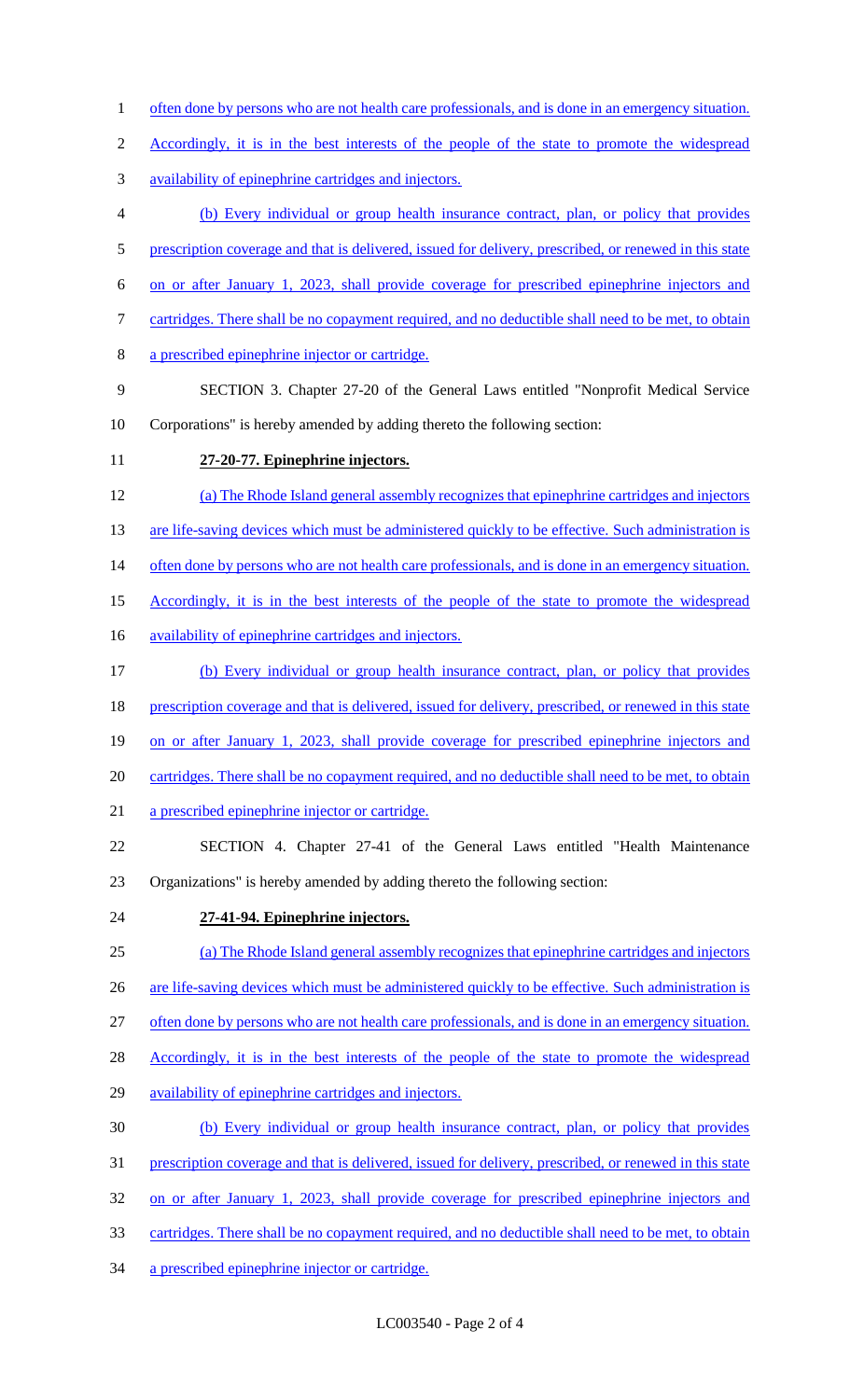1 SECTION 5. This act shall take effect upon passage.

#### $=$ LC003540  $=$